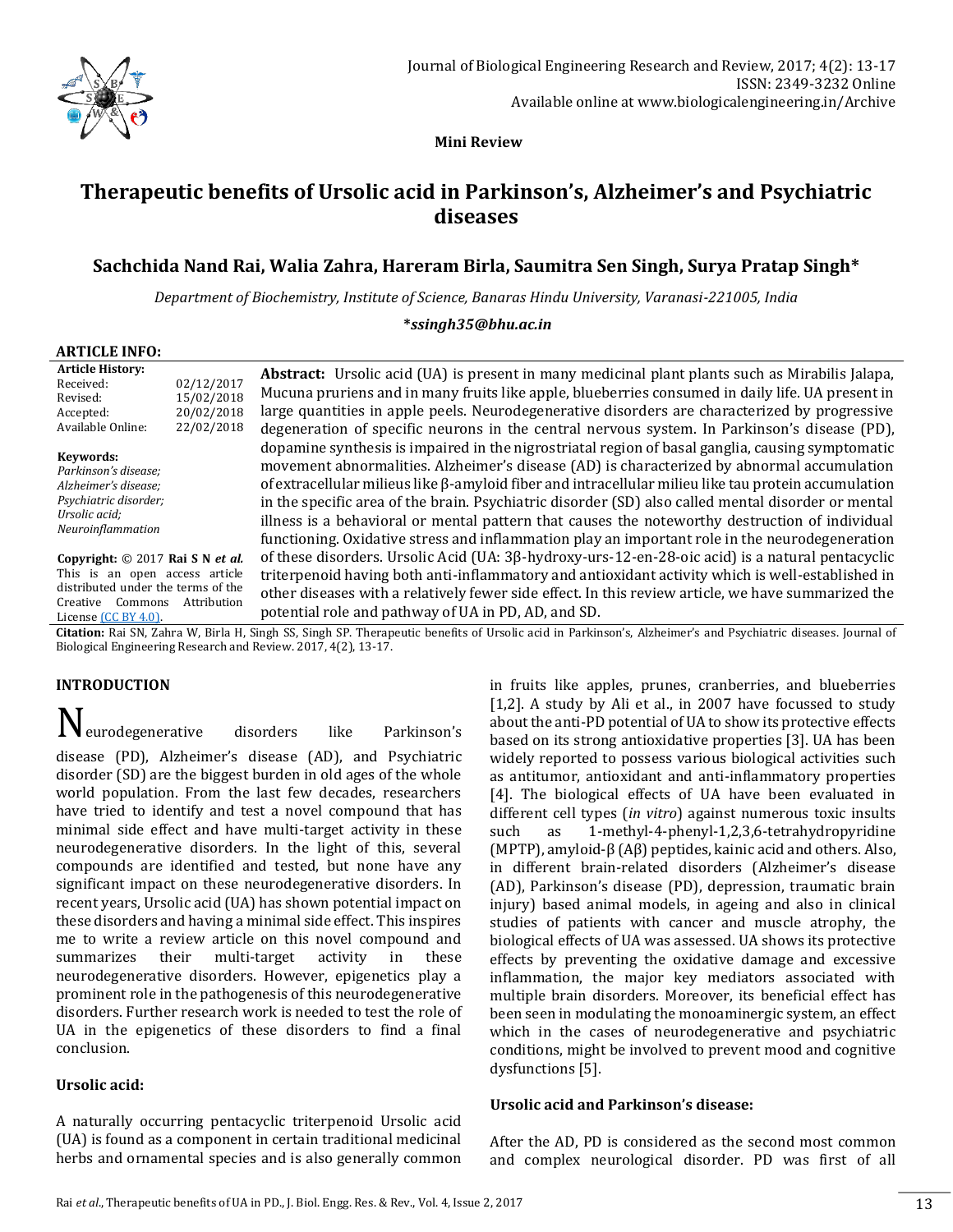explained comprehensively of almost two centuries ago, but still the progress is ongoing to have the better concept of the disease. The neurodegenerative disorder, PD is basically characterized by early prominent death of dopaminergic neurons within the substantia nigra pars compacta (SNpc) in basal ganglia of the mid brain region [6]. The loss of these dopaminergic neurons causes the deficiency of dopamine (neurotransmitter) that leads to movement disorder characterised by classical parkinsonian motor symptoms. Several non- motor symptoms are also involved in the characterization of PD, some of which occurs previously to the motor dysfunction by about more than a decade. The management of PD these days involve symptomatic treatments with drugs which either focuses to increase the concentration of dopamine directly or to stimulate the dopamine receptors so as to get better results. Neurotransmitters other than dopamine such as acetylcholine are also involved in the regions of the nervous system outside the basal ganglia [6]. Earlier, primarily environmental factors were thought to be responsible for occurrence of PD, but the researchers have found that the complex interplay between genetics and environment forms the basis of PD pathogenesis. Therefore, it can be said that the neurodegenerative disorder PD is a slowly progressive disease which begins years before it can be diagnosis can be done. It is associated with various neuroanatomical areas and involves a broad range of symptoms. Clinical challenges at different steps are thus arises due to the complexities in the pathogenesis of PD are accompanied by clinical challenges at multiple steps. Principally, diagnosis of the disease at early stages is not permittable due to the lack of diagnostic tests. The postmortem pathological examination indicating the presence of SNpc degeneration and Lewy pathology acts as the gold standard for PD diagnosis [7]. The irregular aggregation of αsynuclein protein is indicated by the presence of a pathological structure known as Lewy bodies and Lewy neurites. Still the association in between the Lewy pathology and pathogenesis of the disease is not well known. Strategies used for the management of this disease at its late stages are quite substandard. These strategies comprises of motor impairments due to dopamine depletion which do not respond to dopaminergic therapies or those that develop as complications due to long-term dopaminergic use of this drug and also due to the non-motor symptoms that appears as sideeffects. So, the treatments involved in modification of the disease or to reduce the rate of neurodegeneration are still needed to be well-investigated as till now the drugs available for the management of PD are unable to match the therapeutic necessitate to stop its progression. It can only be possible by understanding the pathogenesis of PD at different stages [7]. Researchers have shown in the common form of familial PD that Ursocholanic acid helps in rescuing mitochondrial function. This rescue effect in a Parkin-deficient neuronal model system is mediated through the activation of glucocorticoid receptors and by increasing the phosphorylation of Akt by both ursocholanic acid and ursodeoxycholic acid. Ursodeoxycholic acid is a licenced drug that can be used in future for neuroprotective trials in the case of PD, while UA is a well-known naturally occurring compound [8]. Significant inhibition of dopamine-b hydroxylase (214 mmol/L), weak inhibition of MAO-B (780

mmol/L), and no inhibition against MAO-A has been seen by using UA [9]. Rai et al., in 2016 has proved the anti-oxidative activity of UA by showing that it helps in attenuating the oxidative stress in nigrostriatal tissue and by improving neurobehavioral activity in MPTP-induced Parkinsonian mouse model [6]. The authors have first standardized the dose of UA and then further shown that 25 mg/kg bwt UA is significant from that of 5mg/kg bwt. 25 mg/kgbwt of UA has shown significant increase in rotarod and hanging time while the time to cross the narrow beam by the mice was significantly reduced as compared to MPTP treated mice [6]. Different doses of UA has significantly reduced the MDA levels suggesting decreased lipid peroxidation in MPTP treated mice and 25mg/kg bwt of UA has shown the most significant result. Also, the level of catalase was found to be reduced on UA treatment as compared to MPTP mice in SN.UA treatment has also inhibited the NO radical production resulting in lower levels of ONOO– radicals in the brain and also lowered the production of reactive OH. Dopamine and its metabolites like DOPAC and HVA were also found to be significantly reduced by UA treatment [6].

Thus, the overall study done by Rai et al has helped in suggesting the neuroprotective role of UA against MPTP intoxication in mice. As oxidative stress plays an important role in PD, so the authors in this study have suggested that if the oxidative stress gets lowered, then PD can also be managed. There results have shown the reduced oxidative stress in UA treated MPTP-mice, thus suggesting the antioxidative property of UA. UA treatment has improved the motor impairments and the expression of TH in SN of PD mice by protecting the dopaminergic neurons. Levodopa therapy is the foremost medical treatment for the symptoms of PD. It helps in improving the motor dysfunction in the patients with PD and enhances their life by helping them in participating in day to day activities. But, on prolonged treatment Levodopa has been found to be associated with side effects like nausea, vomiting, low blood pressure, involuntary movements, and, at higher doses it may cause frail and confusion in elderlies. Evidently, this study successfully proves that UA has strong anti-oxidative activity and partial MAO-B inhibitor activity. Altogether, this study demonstrates that UA could be used as a potential drug for the prevention/treatment of PD by both reversing the symptoms and correcting the underlying cause [6].

#### **Ursolic acid and Alzheimer's disease:**

AD is the most commonly known progressive neurodegenerative disorder associated with global mental dysfunction and cognitive deterioration. Accumulation of intraneuronal tau and extracellular Aβ peptide are the common pathological features associated with AD [10]. A pathological cascade resulting in synaptic dysfunction, synaptic loss, neuronal death, and cognitive impairments occurs due to the accumulation of Aβ leaded by the deposition of insoluble neuritic or senile plaques [11]. Moreover, AD progresses due to increased oxidative stress and inflammation leading to Aβ-induced neuronal death and neurotransmitter deficits worsening the progression of AD [12]. The biological activity and toxicity of the full-length  $\overrightarrow{AB}$ monomer is possessed by $A\beta_{25-35}$  peptide which is the core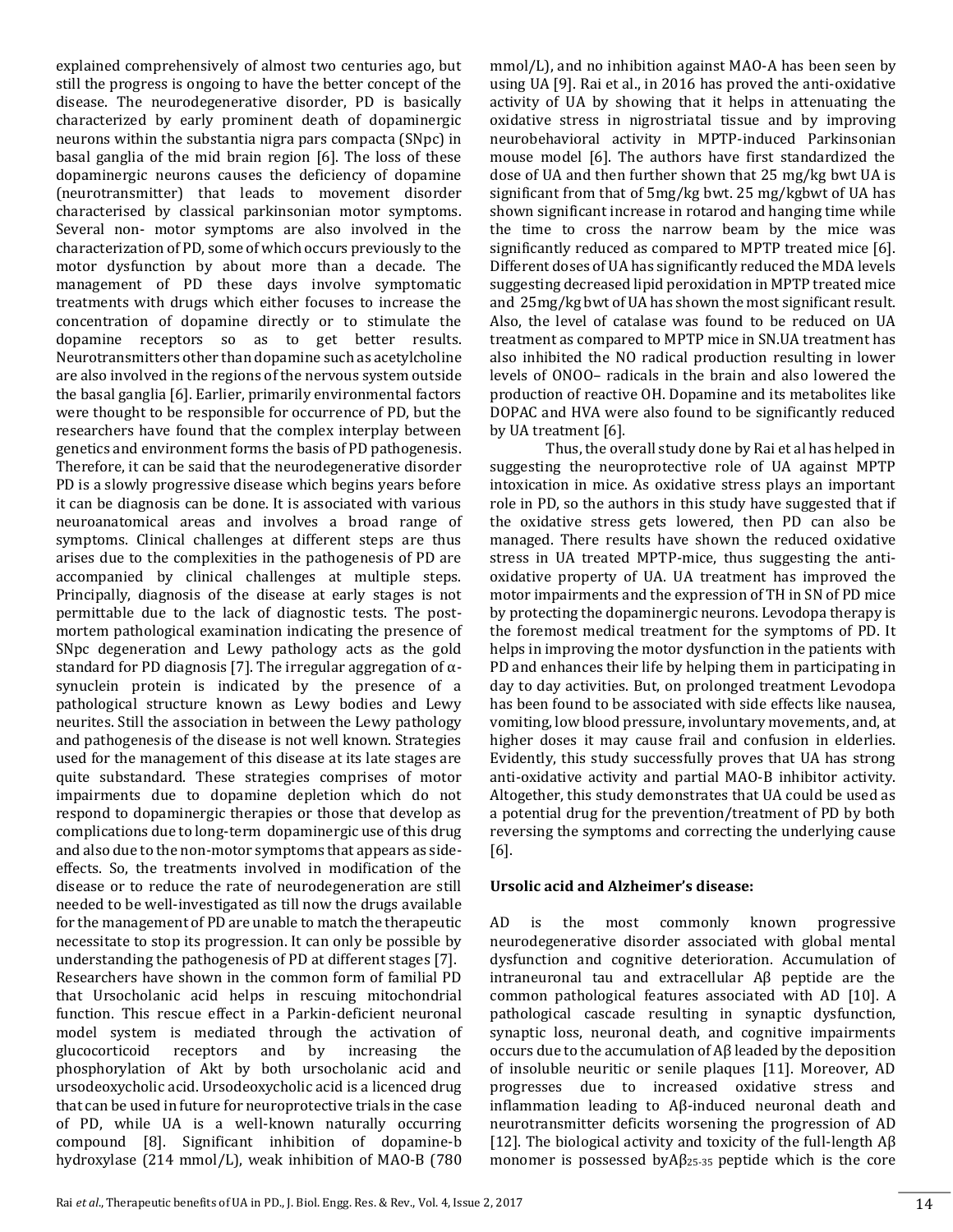fragment of the full-length Aβ [13]. By the intrahippocampal or intracerebroventricular (i.c.v.) injections of Aβ25-35 the histological changes, biochemical alterations, oxidative damage, inflammatory responses, and cognitive dysfunction have been induced [14,15]. Animal model thus can be used to learn about the pathogenesis and progression of AD and this can help the researchers to screen new candidates that can be used for AD therapy [14].

In a study done by Liang et al, it was found that UA produced has protected the neurons against  $A\beta_{25-35}$ -induced neurotoxicity and memory impairment in mice. They have demonstrated through moris water maize (MWM) task that UA treatment has helped in attenuating  $\text{A}\beta_{25-35}$ -induced impairment of memory [16]. Moreover, they have seen the UA mediated reduction of MDA levels by suppressing lipid peroxidation and reduced the level of GSH in the hippocampus induced by  $A\beta_{25-35}$ . UA treatment has significantly suppressed the Aβ<sub>25-35</sub>-induced upregulation of TNF-α and IL-β levels in the hippocampus. They have shown that repeated administration of UA has helped in attenuating cognitive deficits by regulating oxidative stress and inflammation in the brain [16]. In this study,  $Aβ<sub>25-35</sub>$  administration was seen to increase the lipid peroxidation, thus the level of MDA in the hippocampus. UA treatment has helped in reducing the level of MDA induced by Aβ25-35, hence suggesting the beneficial effect of UA. These findings suggested that protection from lipid peroxidation is involved in the improving the effects of UA on cognitive deficits [16].



**Fig. 1:** Schematic representation of UA in neurodegenerative diseases like Parkinson's, Alzheimer, Psychiatric disorders through different pathway. UA controls several genes of different pathway like apoptosis, inflammation, oxidative stress and cell proliferation. Lined up arrow indicates the increased gene levels (upregulation) whereas lined down arrow indicates the decreased gene levels (down regulation) after treatment of UA.

In summary, Liang et al have demonstrated that UA can alleviate the memory impairments induced by  $A\beta_{25\cdot35}$  in mice. This beneficial effect of UA may be because of its ability to prevent oxidative stress and the inflammatory response induced by  $\text{A} \beta_{25-35}$  in the hippocampus (Liang et al., 2016). In PC12 neurons, it has been seen that Aβ protein increases free radical production and lipid peroxidation leading to apoptosis

and cell death. UA from *Origanum majorana* L. has helped in reducing Aβ-induced neurotoxicity in PC12 cells. UA and Vitamin E pretreatment has helped in preventing the PC12 cell from reactive oxygen species (ROS) induced by Aβ. 3-(4,5 dimethylthiazol-2-yl)-2,5-diphenyltetrazolium bromide (MTT), lactate dehydrogenase (LDH), and trypan blue assay were used to assess decreased Aβ toxicity mediated by UA.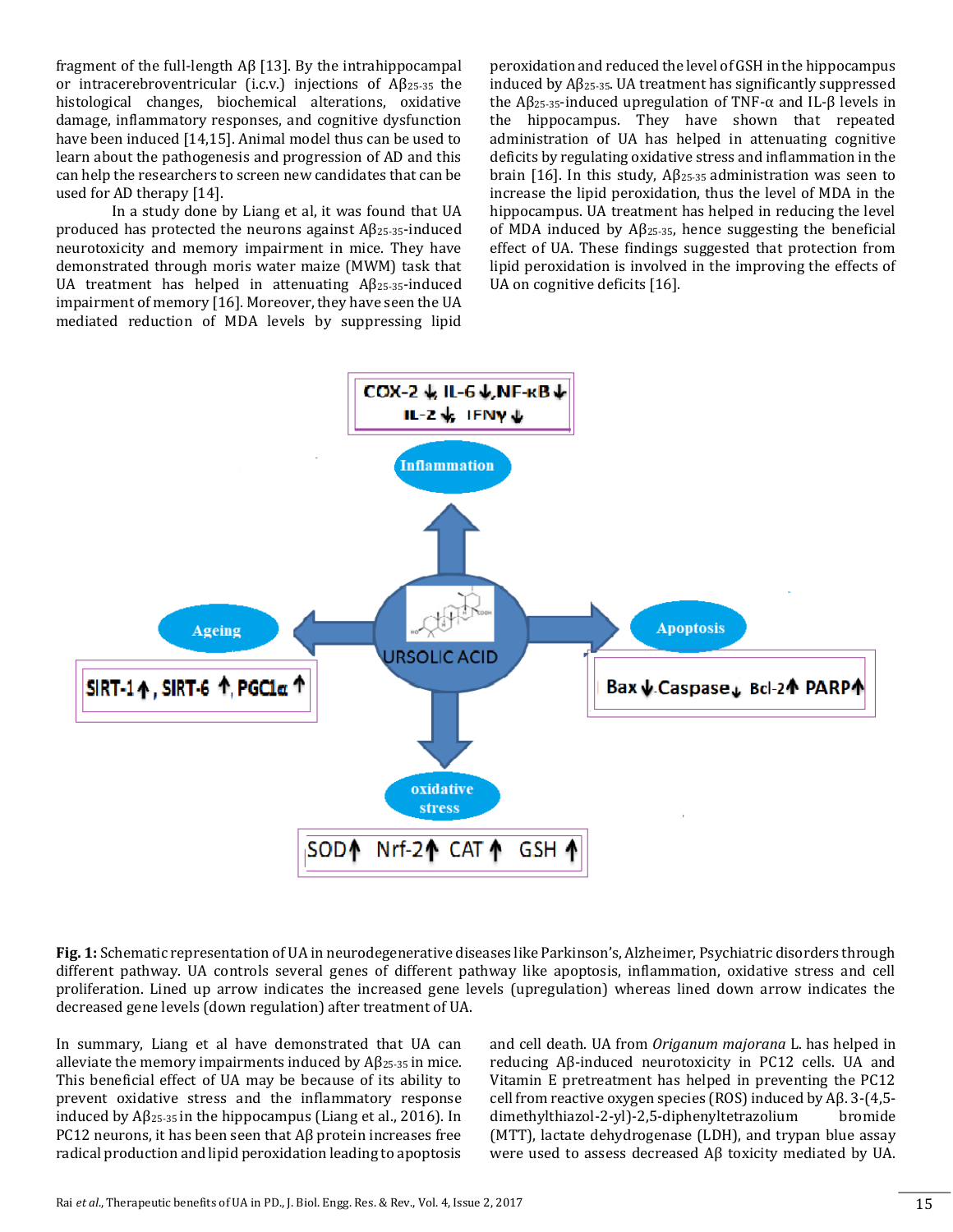Thus, treatment with these antioxidants, i.e.; UA and Vitamin E has helped in inhibiting the Aβ-induced neurotoxic effect. Therefore, UA from *Origanum majorana* L. has reduced the micromolar Aβ-induced oxidative cell death [17]. In addition, the activity of caspase 3 was inhibited and the number of apoptotic cells in PC12 cells have got diminished on the administration of UA (isolated from *Cornifructus*), which is related to its effect against cell death induced by  $\mathbf{A}\beta_{25-35}$  [18].

Recent study has tried to investigate about the possible neuroprotective effect of UA in an animal model of AD. As AD is characterised by the extracellular accumulation of Aβ peptides, it can further lead to start a pathological cascade involving synaptic and neuronal loss, oxidative damage and inflammatory response associated with cognitive impairments [19]. Rodents, the widely used animal model to screen different neuroprotective agents can be induced to show this biochemical, histological and behavioural alterations by the i.c.v. administration of Aβ [20,21]. The administration of UA has lead to alleviate the learning and memory impairments in  $A\beta_{25-35}$ -treated mice [16] in the OFT and Morris water maze [22.23]. Additionally, UA has also helped in attenuating the level of oxidative stress and inflammatory markers in the hippocampus of mice [16].

#### **Ursolic acid and Psychiatric disorders**

In addition to the protective actions of UA against the neurodegenerative processes associated with diseases characterised by cognitive deficits and motor impairments, several studies have also suggested the probable role of UA in psychiatric disorders. Studies in this context have revealed that UA can have antidepressant effects because of its presence in some plants that have been previously reported to produce antidepressant-like effects in rodents. For example, the leaf methanolic extract of an endemic plant in India, *Mallotus peltatus* has UA as one of its main component. The local onge tribe use the leaf decocts of this plant widely as an antidepressant agent [24]. One of the first studies to show the antidepressant-like effect of UA in mice was performed by Machado et al. [25]. In this study, through the two wellrecognised predictive tests of antidepressant- like action: tail suspension test (TST) and the forced swimming test, it was demonstrated that the short-term administration of UA derived from *Rosmarinus officinalis* was able to reduce the immobility time of mice [25,26]. Moreover, the effect of UA was observed at low doses and compared with that of an active doses of fluoxetine, a classical antidepressant drug [25].They have shown through pharmacological protocols that the activation of both dopamine D1 and D2 receptors are involved in the antidepressant-like effect of UA [25]. Further investigation conducted by the same group has confirmed a synergic antidepressant-like effect in the TST when the combination of sub-effective doses of UA with sub-effective doses of fluoxetine, bupropion or reboxetine was seen [25,27]. These results suggest that UA treatment may improve the efficacy of antidepressants of clinical use.

Additionally, the antidepressant-like effect of UA was found to be completely prevented by the depletion of endogenous brain serotonin levels, and by the inhibition of dopamine and norepinephrine synthesis [27]**,** reinforcing the hypothesis that the serotonergic andnoradrenergic systems are involved in its effect. Also, in TST the anti-depressant effect of UA was not affected by the administration of Nmethyl-D-aspartate or the opioid receptor antagonist naloxone suggesting that neither glutamatergic nor opioid systems are involved in the behavioural effect of UA [27].

Altogether, these studies suggest that the antiimmobility effects of UA in the TST might be associated with monoaminergic neurotransmission. Of note, this mechanism of action is a feature of triple reuptake antidepressant compounds [28], which act by inhibiting the reuptake of5 hydroxytryptamine, NE and DA. So, this class of drugs help in affording a more rapid response profile, fewer side effects and better efficacy thus constituting a novel antidepressant strategy when compared with single or dual monoamine reuptake inhibitors in clinical trials [29]. Thus, UA administration may be a promising antidepressant strategy. In addition, a more recent study reported that the antidepressant-like effects of UA in the TST may depend on protein kinase A, protein kinase C, calmodulin dependent protein kinase II and mitogen-activated protein kinase (MEK 1/2) activation [29]**,** which may unite in the expression of several neurotrophins such as brain derived neurotrophic factor [30], in the same study, the authors showed thatphosphatidylinositol-3-kinase activation was not linked to the anti-immobility effect of UA [29].

#### **CONCLUSION AND FUTURE PROSPECTIVE**

In conclusion we can say that UA potentially exhibits Anti-Parkinsonian, Anti-Alzheimer's and Anti-psychiatric activity in several animal models along with *in vitro* studies (Fig. 1). Still, further research work is needed to demonstrate its therapeutic efficiency in genetic model, along with its epigenetic activity in these and some other diseases.

#### **ABBREVIATIONS**

COX-2: Cyclooxygenase-2, IL-6: Interleukin-6, NF-kB: Nuclear Factor- kB, IL-2: Interleukin 2, IFN- γ: Interferon gamma, PARP: Poly (ADP-ribose) polymerase, SOD: Superoxide Dismutase, GSH: Reduced Glutathione, CAT: Catalase, PGC1α: Peroxisome proliferator-activated receptor-gamma coactivator (PGC)-1alpha, SIRT: Sirtuin

#### **ACKNOWLEDGMENT**

The authors SNR, HB, SSS, and WZ were sincerely thankful to ICMR, DBT, ICMR, BHU India for their respective fellowship. Authors would also like to acknowledge Mallikarjuna R. Gedda for their support.

#### **CONFLICTS OF INTEREST**

The authors have reported no conflict of interest.

#### **REFERENCES**

- 1. Liu J. Pharmacology of oleanolic acid and ursolic acid. J Ethnopharmacol 1995; 49:57–68.
- 2. Neto CC, Amoroso JW, Liberty AM. Anticancer activities of cranberry phytochemicals: an update. Mol Nutr Food Res 2008; 52(1):S18–S27.